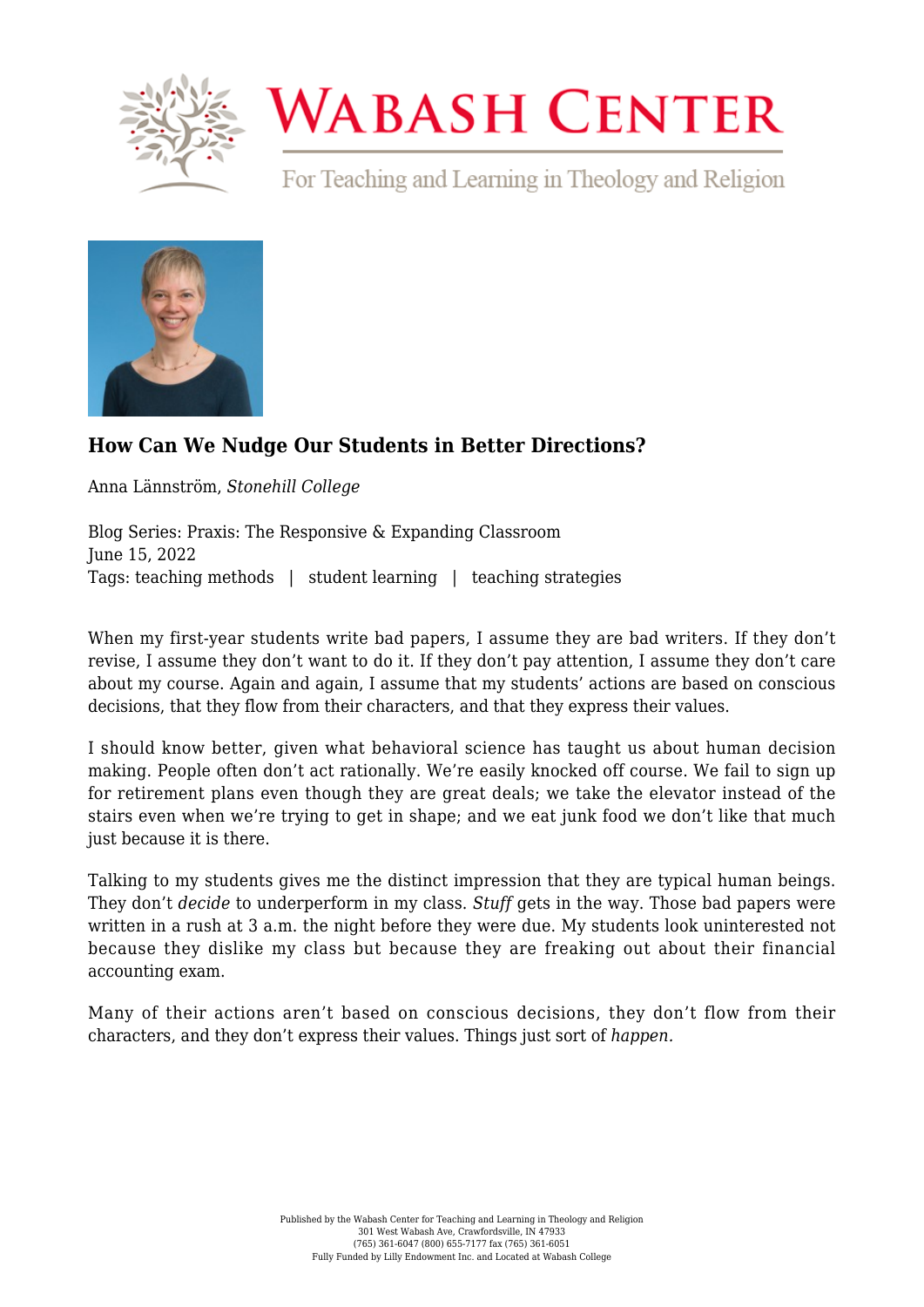So, can we make better things happen instead? Like, better papers? Sometimes. Many of the factors that influence our students' performance are of course outside our control. I can't stop COVID-19, I can't fix my students' mental health issues, and I can't make all the scary political stuff go away. I can only be aware of how they affect our students (and me) and find ways to work with and around them.

And I *can* tweak the situation in my class, nudging my students towards doing the right thing.

Richard Thaler coined the term "nudge," and he describes it as an intervention that "gently steers the individual towards the desired behavior." The classical example is saving for retirement. Informed by behavioral science, many retirement plans now automatically sign people up unless they actively opt out. Nudges abound in our society. To encourage people to take the stairs, make them attractive and well-lit and place the elevator off to the side. To encourage us to watch several episodes of *Bridgerton* back-to-back*,* autoplay them. An effective nudge makes it easy for people to do what we want them to do.

Nudges work. How can we use them in our classes?

So far, I've used them mostly around writing. In despair over all those 3 a.m. papers, I have started requiring drafts in all my classes. They are due a few days before the actual paper, they count for almost nothing, and I don't read them. I tell the students that I assign drafts to force them to start the papers earlier and explain why starting early is useful. They can opt out at minimum cost, but very few do. And the papers turn out better.

Once I started requiring drafts, I also noticed that I encountered less plagiarism. I suspect it is because my students really aren't bad people who think cheating is OK. When they plagiarize, it's usually a last-minute decision, made in despair at 3 a.m. Eliminate that last minute panic, and students are less likely to plagiarize.

I've also started using nudges to get weaker students to ask for help. Here's a recent triumph: This spring, I had a student who kept doing poorly on his papers and didn't seek out help. I sent him a brief email: *Your writing needs work. Would you like some help figuring out how to do it? I'm happy to help; just email me back if you're interested.* I heard back within ten minutes, he got help, and his next paper was a C+ instead of a D.

There was nothing magical about the words in my email. I had written the same thing on his graded papers, and I had said it to the whole class. The email was more effective nudge because it made it so easy to reach out for help: Just click reply and write "yes please."

I used to think that this type of approach was paternalistic and enabling. Students should choose to ask for help, they should plan their own time, and they should suffer the consequences when they don't. And if they are the sort of people who cheat, let them—and then punish them harshly.

I keep backsliding into that way of thinking, and I have to remind myself that I know better.